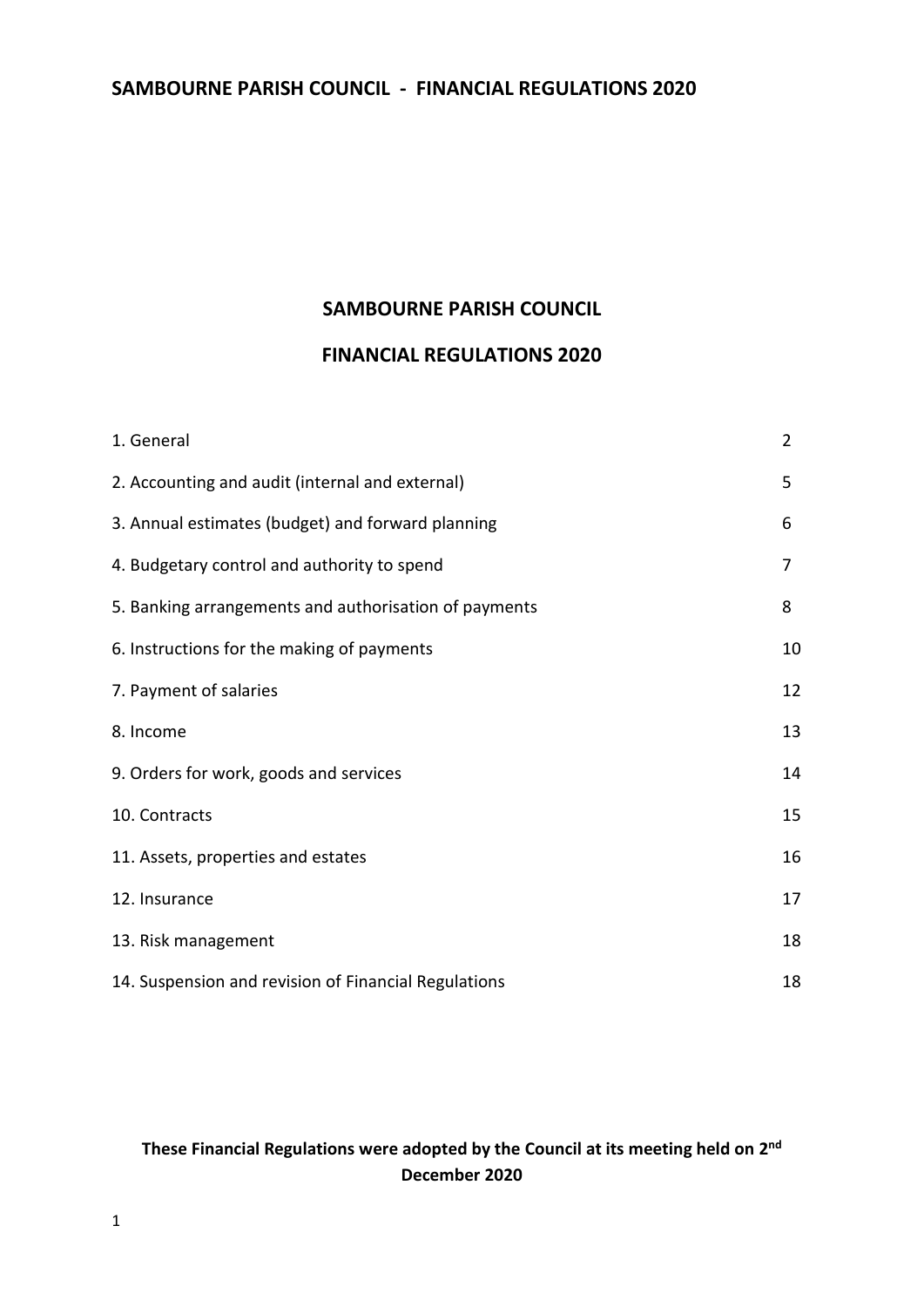### **1. General**

1.1. These Financial Regulations govern the conduct of financial management by the Council and may only be amended or varied by resolution of the Council. Financial Regulations are one of the Council's three governing policy documents providing procedural guidance for members and officers. Financial Regulations must be observed in conjunction with the Council's Standing Orders<sup>1</sup> and any individual financial regulations relating to contracts.

1.2. The Council is responsible in law for ensuring that its financial management is adequate and effective and that the Council has a sound system of internal control which facilitates the effective exercise of the Council's functions, including arrangements for the management of risk.

1.3. The Council's accounting control systems must include measures:

- for the timely production of accounts;
- that provide for the safe and efficient safeguarding of public money;
- to prevent and detect inaccuracy and fraud; and
- identifying the duties of officers.

1.4. These Financial Regulations demonstrate how the Council meets these responsibilities and requirements.

1.5. At least once a year, prior to approving the Annual Governance Statement, the Council must review the effectiveness of its system of internal control which shall be in accordance with proper practices.

1.6. Deliberate or wilful breach of these Regulations by an employee may give rise to disciplinary proceedings.

1.7. Members of Council are expected to follow the instructions within these Regulations and not to entice employees to breach them. Failure to follow instructions within these Regulations brings the office of councillor into disrepute.

**.** 

<sup>&</sup>lt;sup>1</sup> Model Standing Orders for Councils (2018 Edition) is available from NALC (©NALC 2018)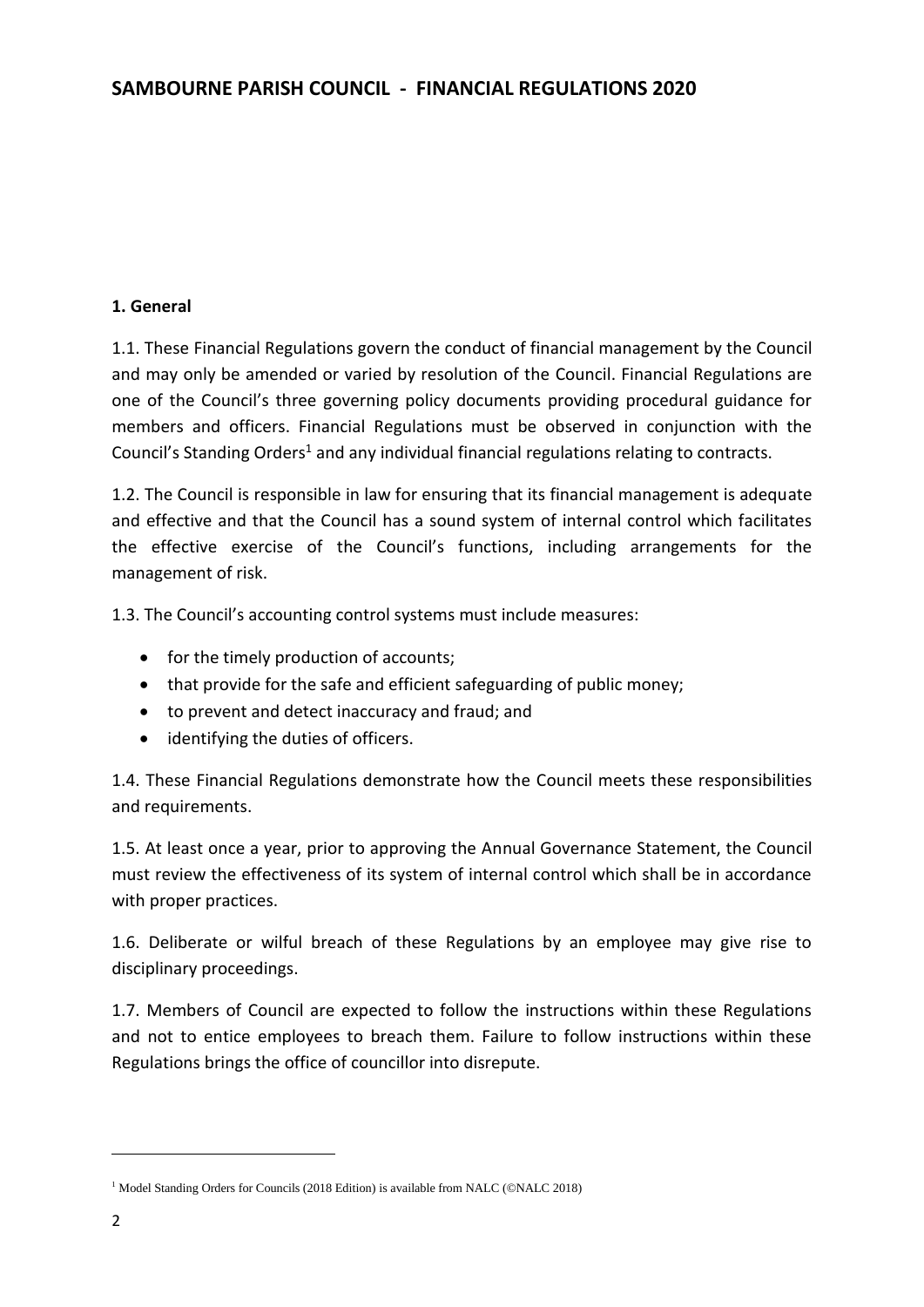1.8. The Responsible Financial Officer (RFO) holds a statutory office to be appointed by the Council. The Clerk has been appointed as RFO for this council and these regulations will apply accordingly.

1.9. The RFO;

- acts under the policy direction of the Council;
- administers the Council's financial affairs in accordance with all Acts, Regulations and proper practices;
- determines on behalf of the Council its accounting records and accounting control systems;
- ensures the accounting control systems are observed;
- maintains the accounting records of the council up to date in accordance with proper practices;
- assists the Council to secure economy, efficiency and effectiveness in the use of its resources; and
- produces financial management information as required by the Council.

1.10. The accounting records determined by the RFO shall be sufficient to show and explain the Council's transactions and to enable the RFO to ensure that any income and expenditure account and statement of balances, or record of receipts and payments and additional information, as the case may be, or management information prepared for the Council from time to time comply with the Accounts and Audit Regulations.

1.11. The accounting records determined by the RFO shall in particular contain:

- entries from day to day of all sums of money received and expended by the Council and the matters to which the income and expenditure or receipts and payments account relate;
- a record of the assets and liabilities of the Council; and
- wherever relevant, a record of the Council's income and expenditure in relation to claims made, or to be made, for any contribution, grant or subsidy.

1.12. The accounting control systems determined by the RFO shall include: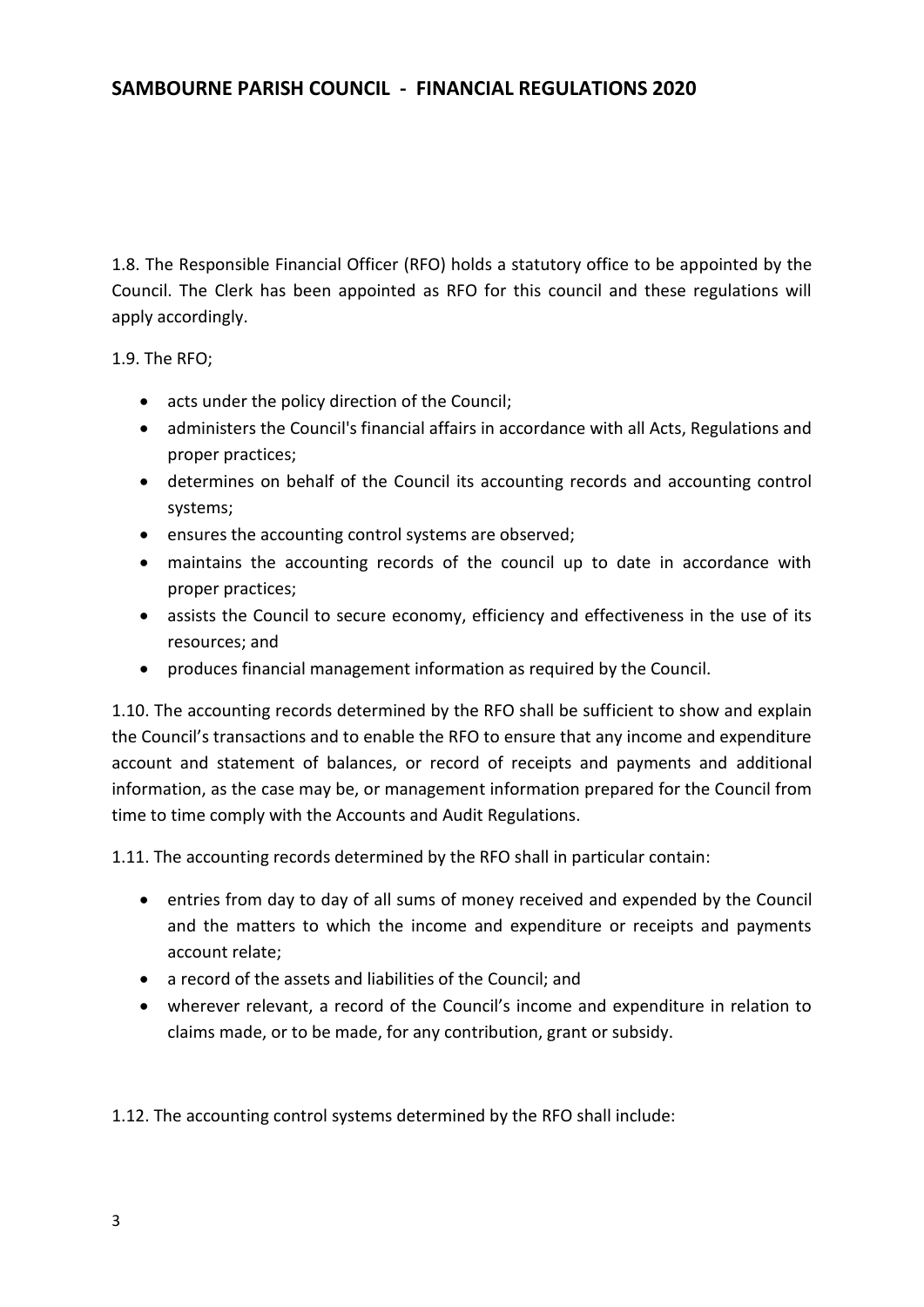- procedures to ensure that the financial transactions of the Council are recorded as soon as reasonably practicable and as accurately and reasonably as possible;
- procedures to enable the prevention and detection of inaccuracies and fraud and the ability to reconstruct any lost records;
- identification of the duties of officers dealing with financial transactions and division of responsibilities of those officers in relation to significant transactions;
- procedures to ensure that uncollectable amounts, including any bad debts are not submitted to the Council for approval to be written off except with the approval of the RFO and that the approvals are shown in the accounting records; and
- measures to ensure that risk is properly managed.

1.13. The Council is not empowered by these Regulations or otherwise to delegate certain specified decisions. In particular any decision regarding:

- setting the final budget or the precept (council tax requirement);
- approving accounting statements;
- approving an annual governance statement;
- borrowing;
- writing off bad debts;
- declaring eligibility for the General Power of Competence; and
- addressing recommendations in any report from the internal or external auditors, shall be a matter for the full council only.

1.14. In addition, the Council must:

- determine and keep under regular review the bank mandate for all Council bank accounts;
- approve any grant or a single commitment in excess of £5,000; and
- in respect of the annual salary for any employee have regard to recommendations about annual salaries of employees made by the relevant committee in accordance with its terms of reference.

1.15. In these Financial Regulations, references to the Accounts and Audit Regulations or 'the regulations' shall mean the regulations issued under the provisions of section 27 of the Audit Commission Act 1998, or any superseding legislation, and then in force unless otherwise specified.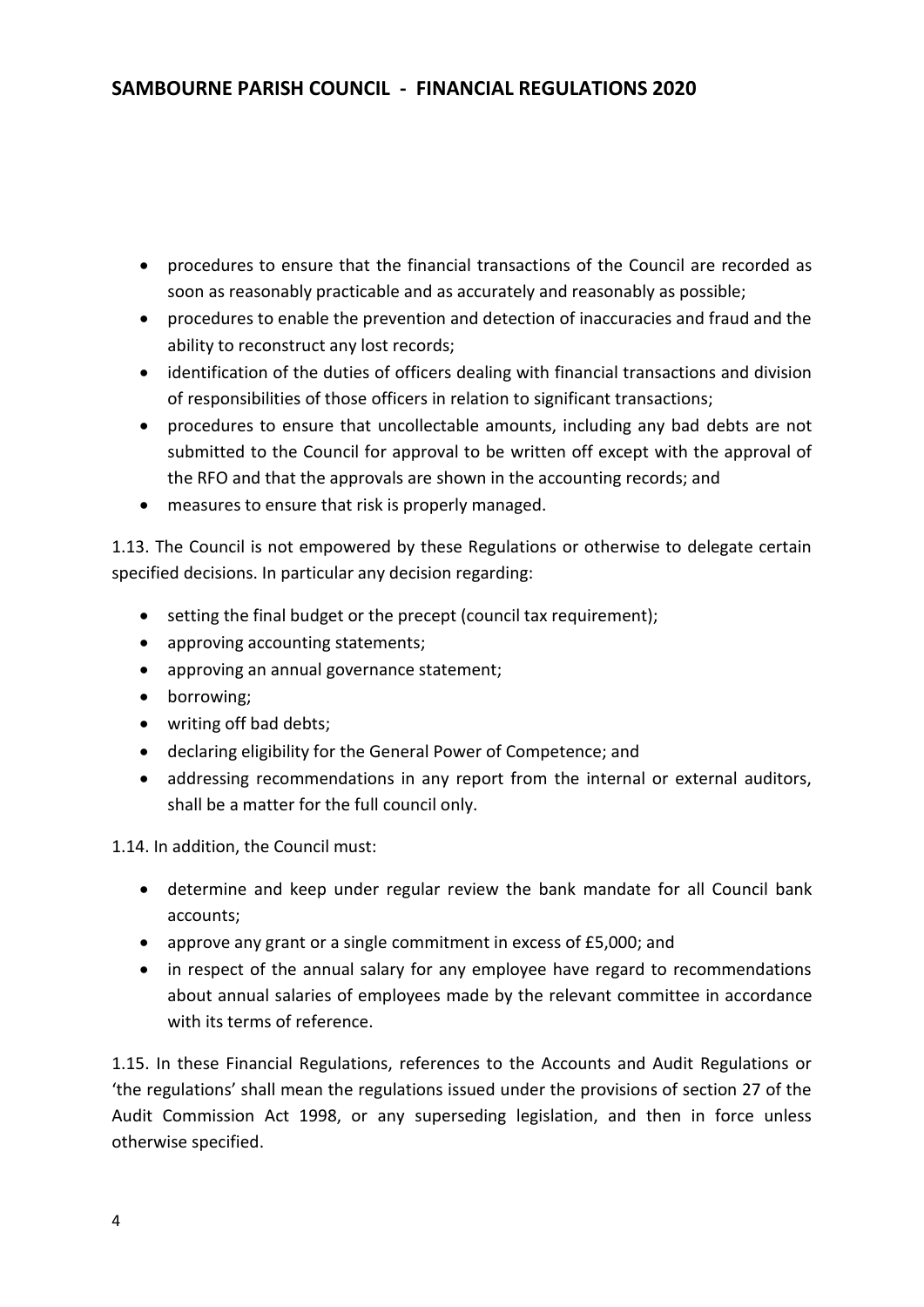In these Financial Regulations the term 'proper practice' or 'proper practices' shall refer to guidance issued in *Governance and Accountability for Local Councils - a Practitioners' Guide (England)* issued by the Joint Practitioners Advisory Group (JPAG), available from the websites of NALC and the Society for Local Council Clerks (SLCC).

### **2. Accounting and audit (internal and external)**

2.1. All accounting procedures and financial records of the Council shall be determined by the RFO in accordance with the Accounts and Audit Regulations, appropriate guidance and proper practices.

2.2. On a regular basis, at least once in each quarter, and at each financial year end, a member other than the Chairman shall be appointed to verify bank reconciliations (for all accounts) produced by the Clerk. The member shall sign the reconciliations and the original bank statements (or similar document) as evidence of verification. This activity shall on conclusion be reported, including any exceptions, to and noted by the Council.

2.3. The RFO shall complete the annual statement of accounts, annual report, and any related documents of the Council contained in the Annual Return (as specified in proper practices) as soon as practicable after the end of the financial year and having certified the accounts shall submit them and report thereon to the Council within the timescales set by the Accounts and Audit Regulations.

2.4. The Council shall ensure that there is an adequate and effective system of internal audit of its accounting records, and of its system of internal control in accordance with proper practices. Any officer or member of the Council shall make available such documents and records as appear to the council to be necessary for the purpose of the audit and shall, as directed by the Council, supply the RFO, internal auditor, or external auditor with such information and explanation as the council considers necessary for that purpose.

2.5. The internal auditor shall be appointed by and shall carry out the work in relation to internal controls required by the Council in accordance with proper practices.

2.6. The internal auditor shall:

- be competent and independent of the financial operations of the Council;
- report to Council in writing, or in person, on a regular basis with a minimum of one annual written report during each financial year;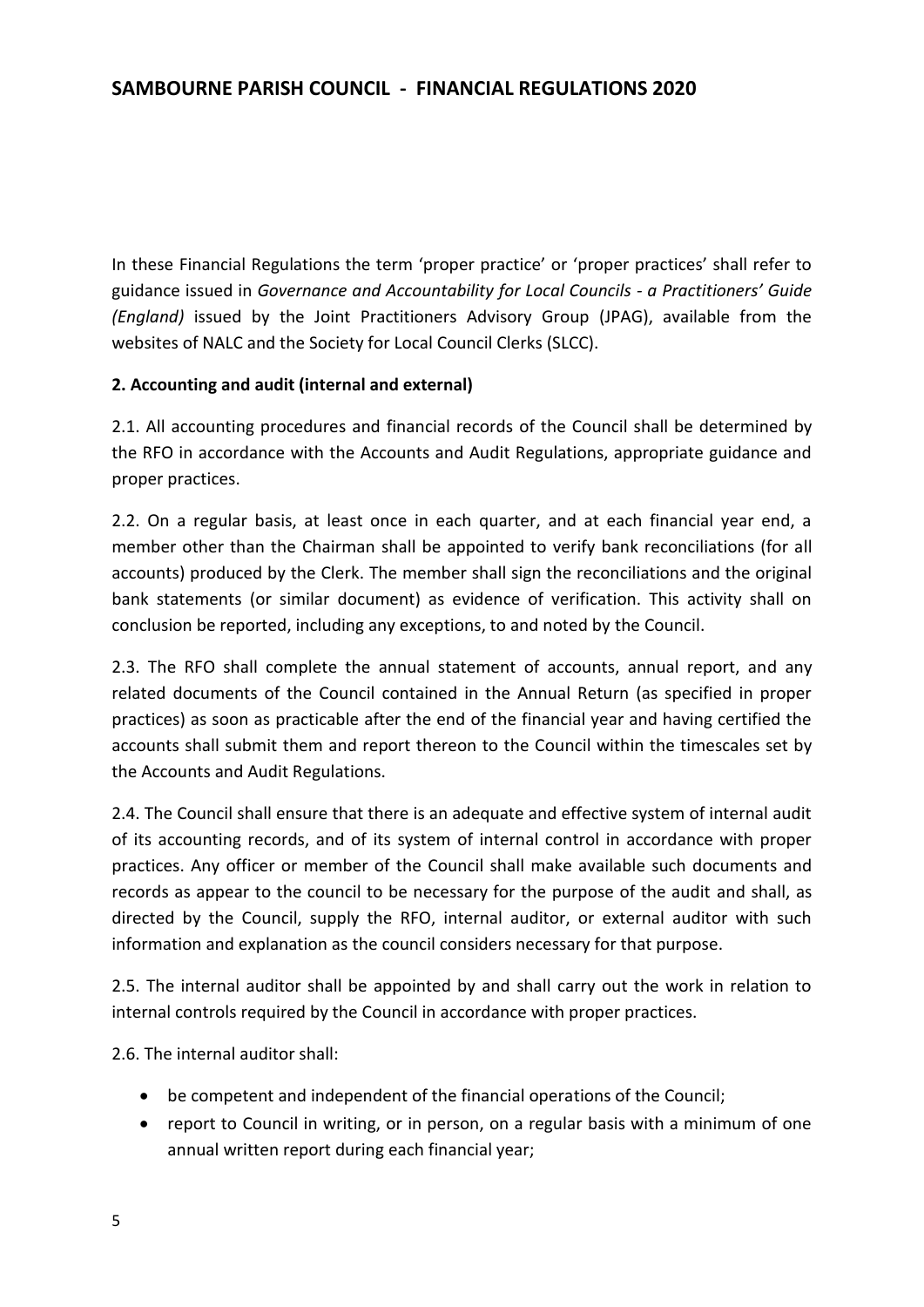- to demonstrate competence, objectivity and independence, be free from any actual or perceived conflicts of interest, including those arising from family relationships; and
- has no involvement in the financial decision making, management or control of the Council
- 2.7. Internal or external auditors may not under any circumstances:
	- perform any operational duties for the Council;
	- initiate or approve accounting transactions; or
	- direct the activities of any Council employee, except to the extent that such employees have been appropriately assigned to assist the internal auditor.

2.8. For the avoidance of doubt, in relation to internal audit the terms 'independent' and 'independence' shall have the same meaning as is described in proper practices.

2.9. The RFO shall make arrangements for the exercise of electors' rights in relation to the accounts including the opportunity to inspect the accounts, books, and vouchers and display or publish any notices and statements of account required by Audit Commission Act 1998, or any superseding legislation, and the Accounts and Audit Regulations.

2.10. The RFO shall, without undue delay, bring to the attention of all councillors any correspondence or report from internal or external auditors.

#### **3. Annual estimates (budget) and forward planning**

3.1. The Council shall review its forecast of revenue and capital receipts and payments. Having regard to the forecast, it shall thereafter formulate and submit proposals for the following financial year to the Council not later than the end of November each year including any proposals for revising the forecast.

3.2. The RFO must each year, by no later than November, prepare detailed estimates of all receipts and payments including the use of reserves and all sources of funding for the following financial year in the form of a budget to be considered by the Council.

3.3. The Council shall consider annual budget proposals in relation to the Council's forecast of revenue and capital receipts and payments including recommendations for the use of reserves and sources of funding and update the forecast accordingly.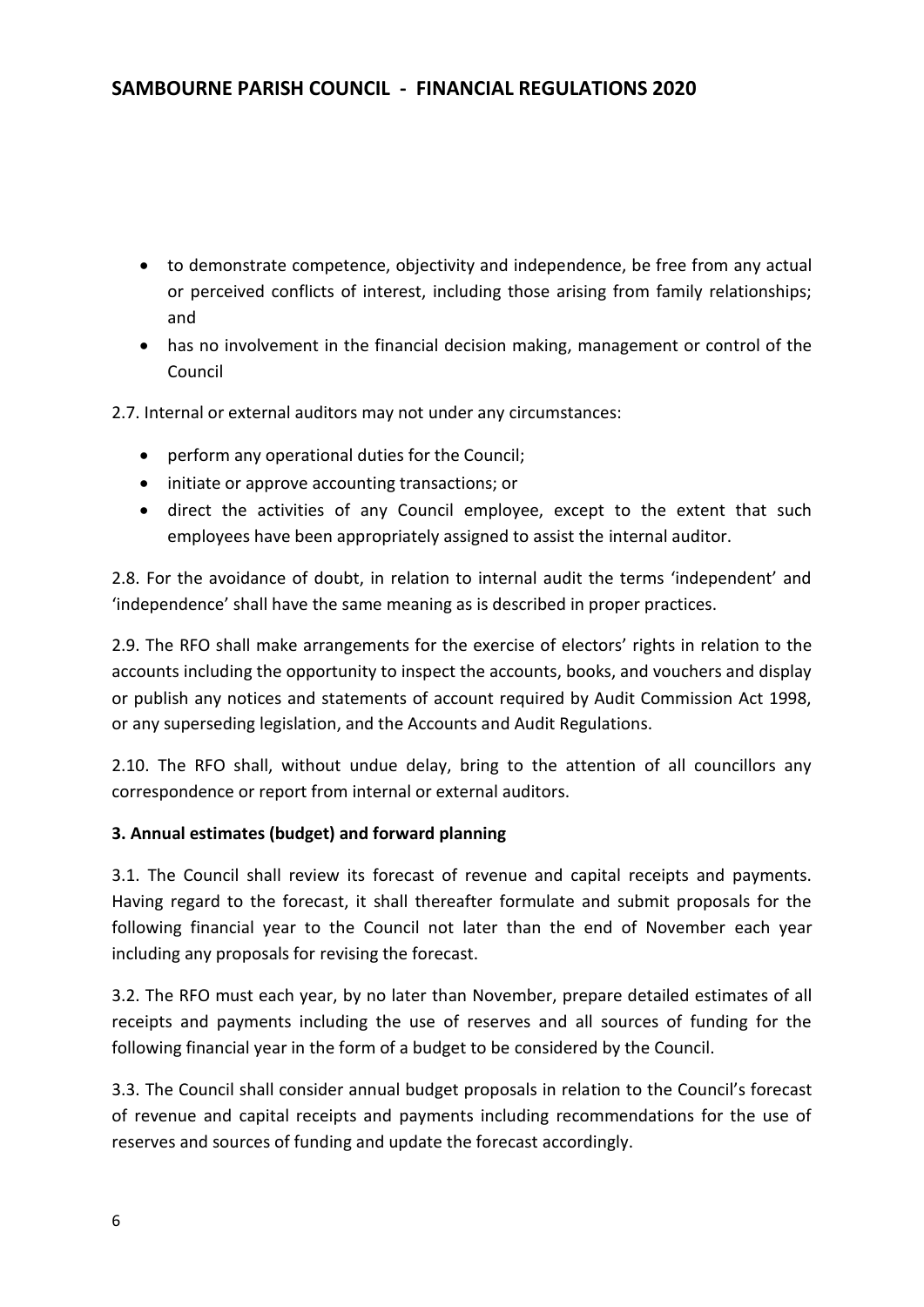3.4. The Council shall fix the precept (council tax requirement), and relevant basic amount of council tax to be levied for the ensuing financial year not later than by the end of January each year. The RFO shall issue the precept to the billing authority and shall supply each member with a copy of the approved annual budget.

3.5. The approved annual budget shall form the basis of financial control for the ensuing year.

#### **4. Budgetary control and authority to spend**

4.1. Expenditure on revenue items may be authorised up to the amounts included for that class of expenditure in the approved budget. This authority is to be determined by:

- the Council for all items over £1,000;
- the Clerk, in conjunction with Chairman of Council for any items below £100.

Such authority is to be evidenced by a minute or by an authorisation slip duly signed by the Clerk, and where necessary also by the appropriate Chairman.

Contracts may not be disaggregated to avoid controls imposed by these regulations.

4.2. No expenditure may be authorised that will exceed the amount provided in the revenue budget for that class of expenditure other than by resolution of the council, or duly delegated committee. During the budget year and with the approval of council having considered fully the implications for public services, unspent and available amounts may be moved to other budget headings or to an earmarked reserve as appropriate ('virement').

4.3. Unspent provisions in the revenue or capital budgets for completed projects shall not be carried forward to a subsequent year.

4.4. The salary budget is to be reviewed at least annually in October for the following financial year and such review shall be evidenced by a hard copy schedule signed by the Clerk and the Chairman of Council. The RFO will inform committees of any changes impacting on their budget requirement for the coming year in good time.

4.5. In cases of extreme risk to the delivery of Council services, the clerk may authorise revenue expenditure on behalf of the Council which in the clerk's judgement it is necessary to carry out. Such expenditure includes repair, replacement or other work, whether or not there is any budgetary provision for the expenditure, subject to a limit of £100. The Clerk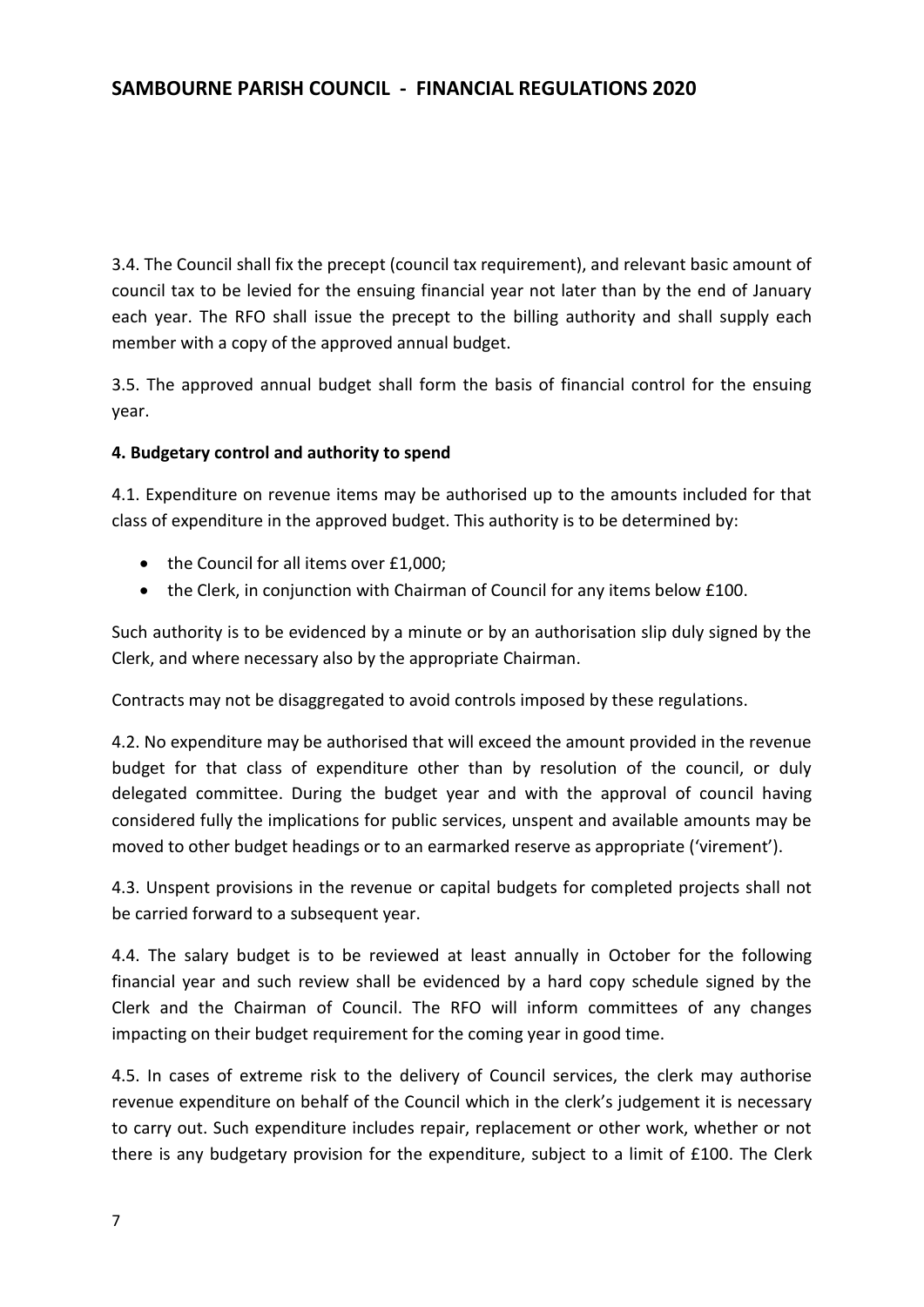shall report such action to the chairman as soon as possible and to the Council as soon as practicable thereafter.

4.6. No expenditure shall be authorised in relation to any capital project and no contract entered into or tender accepted involving capital expenditure unless the Council is satisfied that the necessary funds are available and the requisite borrowing approval has been obtained.

4.7. All capital works shall be administered in accordance with the Council's Standing Orders and Financial Regulations relating to contracts.

4.8. The RFO shall regularly provide the Council with a statement of receipts and payments to date under each head of the budgets, comparing actual expenditure to the appropriate date against that planned as shown in the budget. These statements are to be prepared at least at the end of each financial quarter and shall show explanations of material variances. For this purpose "material" shall be in excess of £100.

4.9. Changes in earmarked reserves shall be approved by Council as part of the budgetary control process.

### **5. Banking arrangements and authorisation of payments**

5.1. The Council's banking arrangements, including the bank mandate, shall be made by the RFO and approved by the Council; banking arrangements may not be delegated to a committee. They shall be regularly reviewed for safety and efficiency

5.2. The RFO shall prepare a schedule of payments requiring authorisation, forming part of the Agenda for the Meeting and, together with the relevant invoices, present the schedule to Council. The Council shall review the schedule for compliance and, having satisfied itself shall authorise payment by a resolution of the Council. The approved schedule shall be ruled off and initialled by the Chairman of the Meeting. A detailed list of all payments shall be disclosed within or as an attachment to the minutes of the meeting at which payment was authorised. Personal payments (including salaries, wages, expenses and any payment made in relation to the termination of a contract of employment) may be summarised to remove public access to any personal information.

5.3. All invoices for payment shall be examined, verified and certified by the RFO to confirm that the work, goods or services to which each invoice relates has been received, carried out, examined and represents expenditure previously approved by the Council.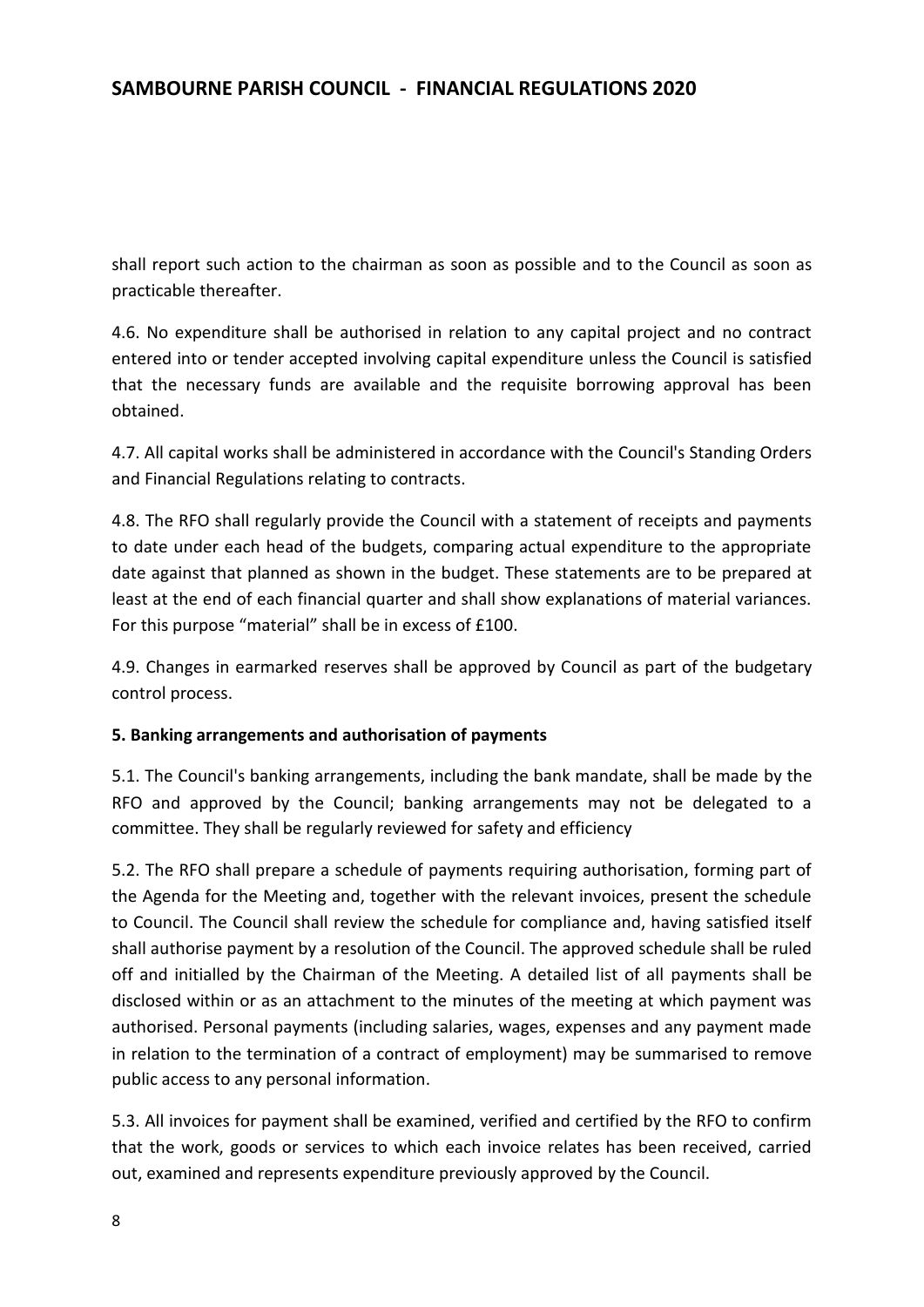5.4. The RFO shall examine invoices for arithmetical accuracy and analyse them to the appropriate expenditure heading. The RFO shall take all steps to pay all invoices submitted, and which are in order, at the next available council meeting.

5.5. The Clerk shall have delegated authority to authorise the payment of items only in the following circumstances:

a) If a payment is necessary to avoid a charge to interest under the Late Payment of Commercial Debts (Interest) Act 1998, and the due date for payment is before the next scheduled Meeting of council, where the Clerk certifies that there is no dispute or other reason to delay payment, provided that a list of such payments shall be submitted to the next appropriate meeting of council;

b) An expenditure item authorised under 5.6 below (continuing contracts and obligations) provided that a list of such payments shall be submitted to the next appropriate meeting of council; or

c) fund transfers within the councils banking arrangements up to the sum of £3,000, provided that a list of such payments shall be submitted to the next appropriate meeting of council.

5.6. For each financial year the Clerk shall draw up a list of due payments which arise on a regular basis as the result of a continuing contract, statutory duty, or obligation (such as but not exclusively) Salaries, PAYE and NI, Superannuation Fund and regular maintenance contracts and the like for which council may authorise payment for the year provided that the requirements of regulation 4.1 (Budgetary Controls) are adhered to, provided also that a list of such payments shall be submitted to the next appropriate meeting of Council.

5.7. A record of regular payments made under 5.6 above shall be drawn up and be signed by two members on each and every occasion when payment is authorised - thus controlling the risk of duplicated payments being authorised and / or made.

5.8. In respect of grants a duly authorised committee shall approve expenditure within any limits set by Council and in accordance with any policy statement approved by Council. Any Revenue or Capital Grant in excess of £5,000 shall before payment, be subject to ratification by resolution of the Council.

5.9. Members are subject to the Code of Conduct that has been adopted by the Council and shall comply with the Code and Standing Orders when a decision to authorise or instruct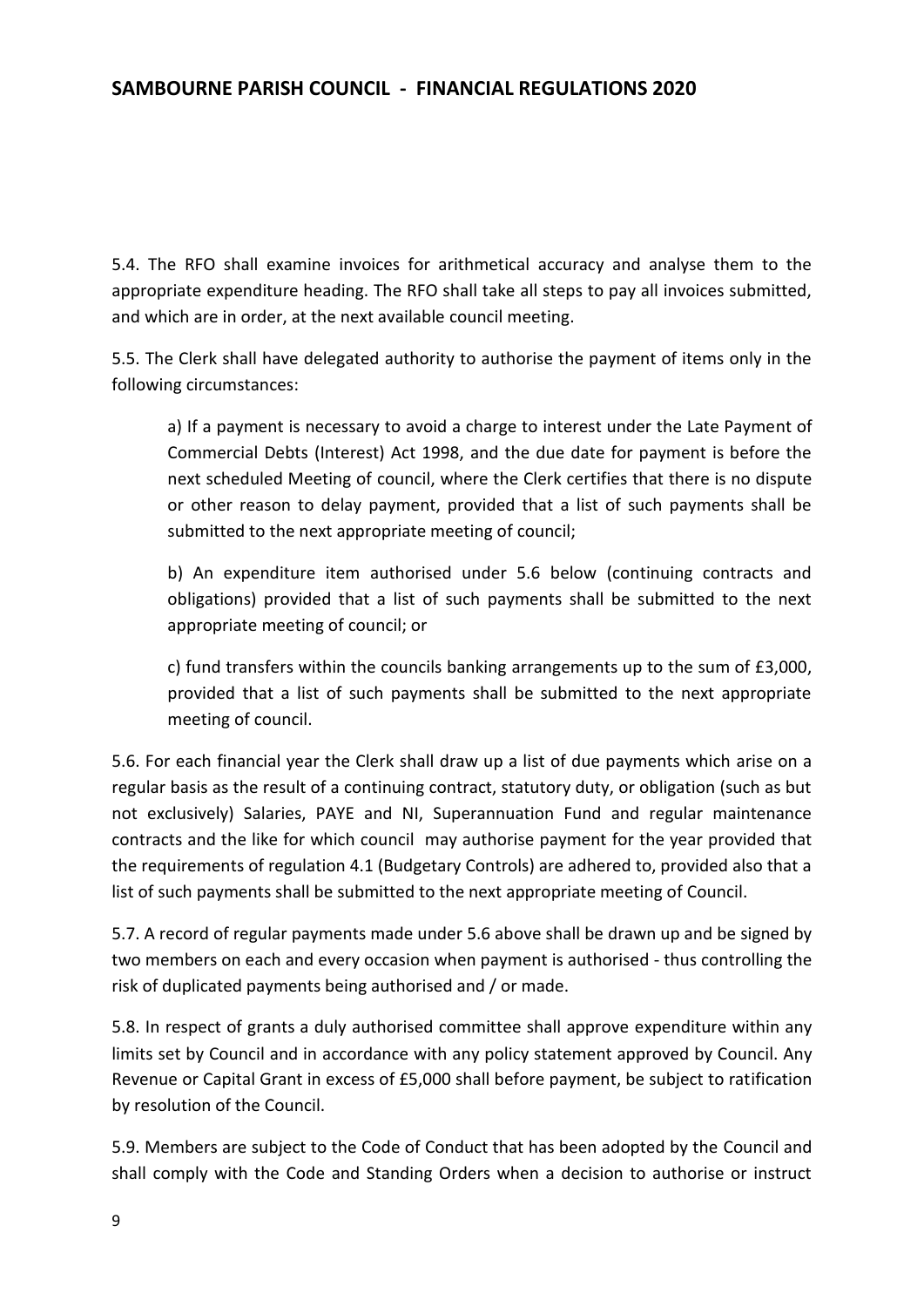payment is made in respect of a matter in which they have a disclosable pecuniary or other interest, unless a dispensation has been granted.

5.10. The Council will aim to rotate the duties of members in these Regulations so that onerous duties are shared out as evenly as possible over time.

5.11. Any changes in the recorded details of suppliers, such as bank account records, shall be approved in writing by a Member.

#### **6. Instructions for the making of payments**

6.1. The Council will make safe and efficient arrangements for the making of its payments.

6.2. Following authorisation under Financial Regulation 5 above, the Council, a duly delegated committee or, if so delegated, the Clerk or RFO shall give instruction that a payment shall be made.

6.3. All payments shall be made by bank transfer (Unity Trust Bank) in accordance with the resolution made in March 2020.

6.4. Bank payments drawn on the bank account, in accordance with the schedule as presented to Council, shall be agreed by all members of Council. Following agreement of all members of the Council, the Chairman will electronically authorise the payment. A member who is a bank signatory, having a connection by virtue of family or business relationships with the beneficiary of a payment, should not, under normal circumstances, be a signatory to the payment in question.

6.5. Agreement is indicated by the Chairman agreeing the details shown on the schedule of payments and electronically authorising the transaction on the Unity Trust bank site.

6.6. Orders for payment shall not normally be presented for authorisation other than at a Council meeting (including immediately before or after such a meeting). Any payments made away from such meetings shall be reported to the Council at the next convenient meeting.

6.7. If thought appropriate by the Council, payment for utility supplies (energy, telephone and water) and any National Non-Domestic Rates may be made by variable direct debit provided that the instructions are signed by two members and any payments are reported to Council as made. The approval of the use of a variable direct debit shall be renewed by resolution of the Council at least every two years.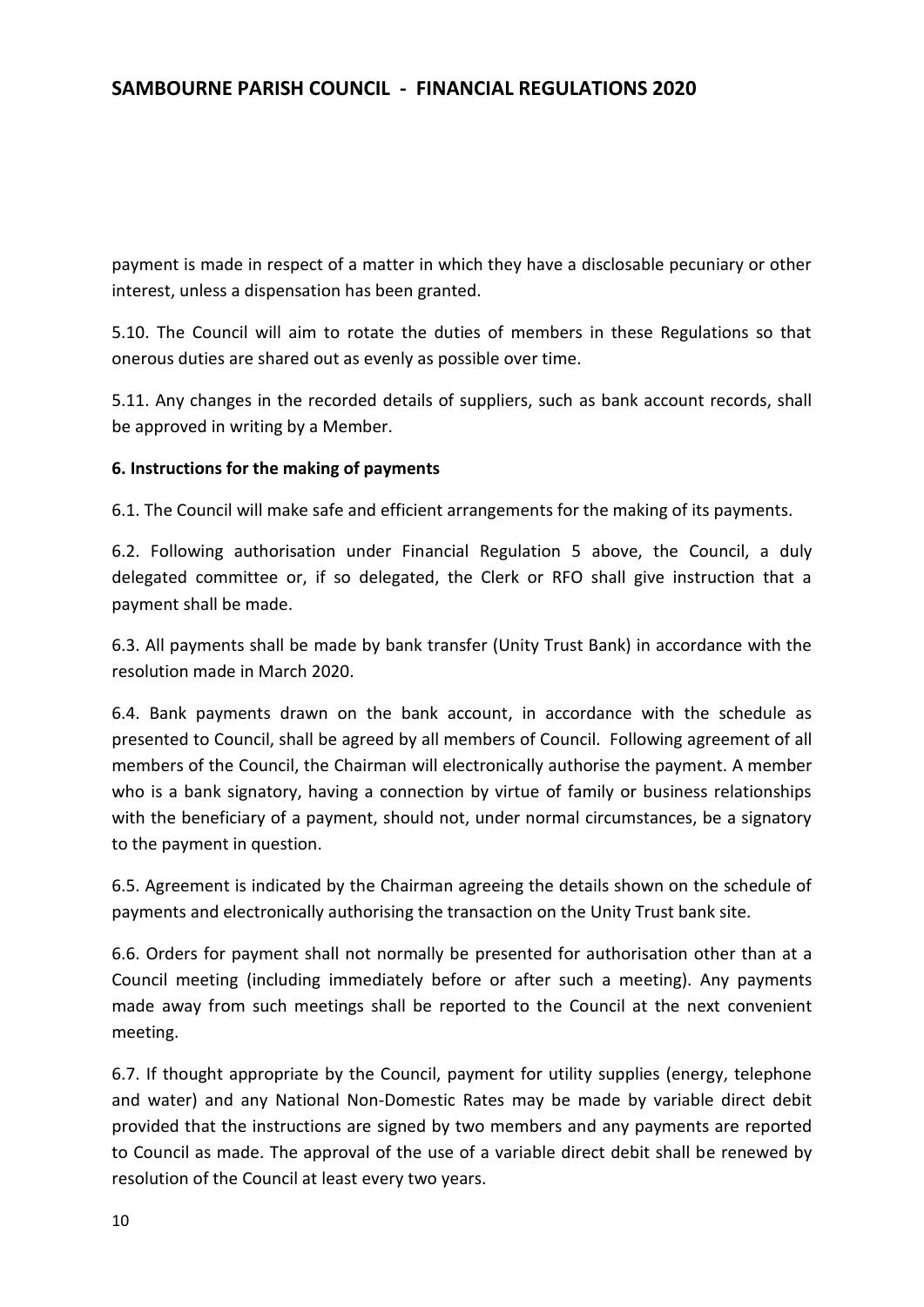6.8. If thought appropriate by the Council, payment for certain items (principally salaries) may be made by banker's standing order provided that the instructions are signed, or otherwise evidenced by two members are retained and any payments are reported to Council as made. The approval of the use of a banker's standing order shall be renewed by resolution of the council at least every two years.

6.9. If thought appropriate by the Council, payment for certain items may be made by BACS provided that the instructions for each payment are signed, or otherwise evidenced, by two authorised bank signatories, are retained and any payments are reported to Council as made. The approval of the use of BACS shall be renewed by resolution of the Council at least every two years.

6.10. If thought appropriate by the Council payment for certain items may be made by internet banking transfer provided evidence is retained showing which members approved the payment.

6.11. Where a computer requires use of a personal identification number (PIN) or other password(s), for access to the council's records on that computer, a note shall be made of the PIN and Passwords and shall be handed to and retained by the Chairman of Council in a sealed dated envelope. This envelope may not be opened other than in the presence of two other councillors. After the envelope has been opened, in any circumstances, the PIN and / or passwords shall be changed as soon as practicable. The fact that the sealed envelope has been opened, in whatever circumstances, shall be reported to all members immediately and formally to the next available meeting of the Council. This will not be required for a member's personal computer used only for remote authorisation of bank payments.

6.12. No employee or councillor shall disclose any PIN or password, relevant to the working of the council or its bank accounts, to any person not authorised in writing by the Council or a duly delegated committee.

6.13. Regular back-up copies of the records on any computer shall be made and shall be stored securely away from the computer in question, and preferably off site.

6.14. The Council, and any members using computers for the council's financial business, shall ensure that anti-virus, anti-spyware and firewall software with automatic updates, together with a high level of security, is used.

6.15. Where internet banking arrangements are made with any bank, the Clerk shall be appointed as the Service Administrator. The bank mandate approved by the Council shall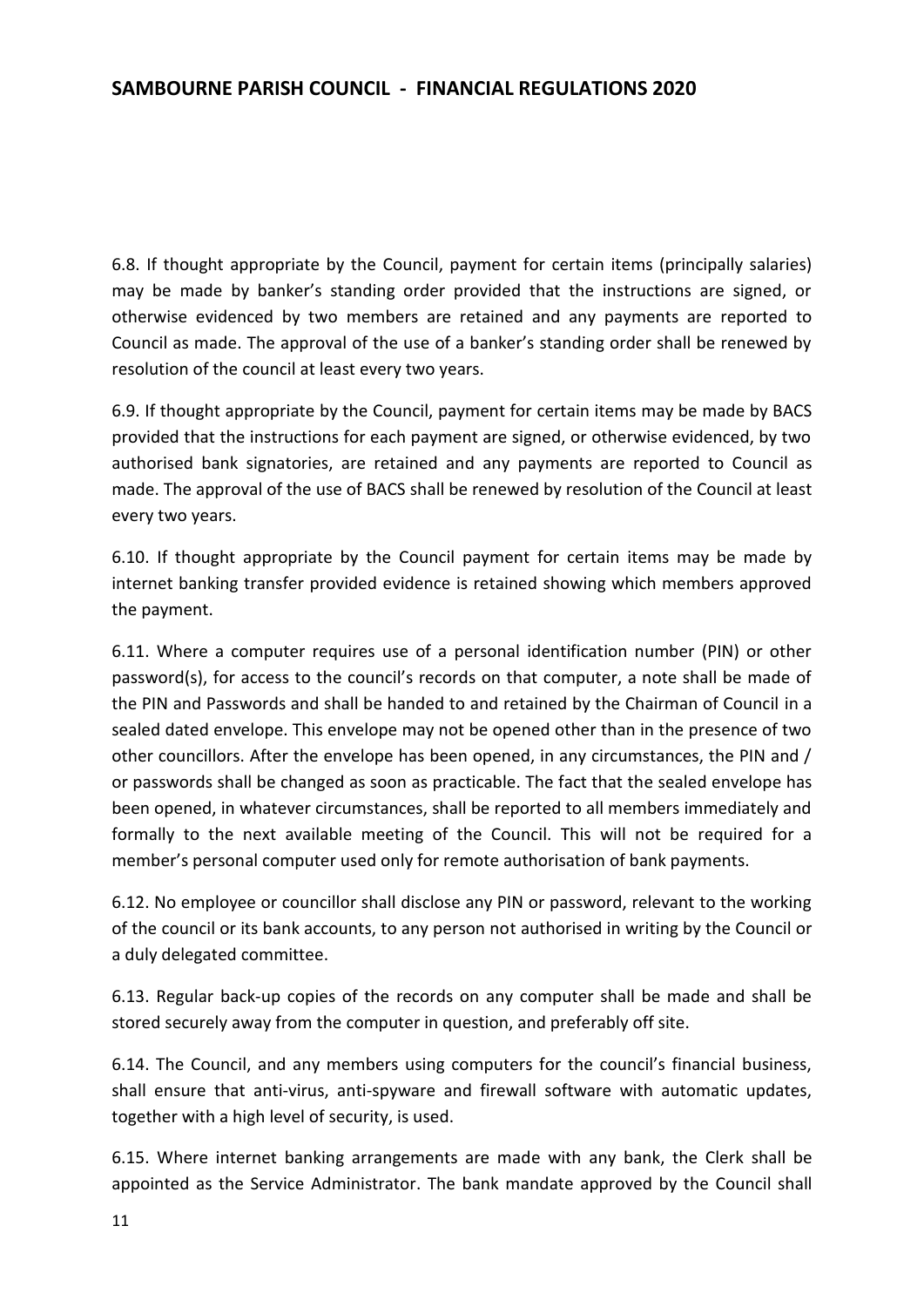identify a number of councillors who will be authorised to approve transactions on those accounts. The bank mandate will state clearly the amounts of payments that can be instructed by the use of the Service Administrator alone, or by the Service Administrator with a stated number of approvals.

6.16. Access to any internet banking accounts will be directly to the access page (which may be saved under "favourites"), and not through a search engine or e-mail link. Remembered or saved passwords facilities must not be used on any computer used for council banking work. Breach of this Regulation will be treated as a very serious matter under these regulations.

6.17. Changes to account details for suppliers, which are used for internet banking may only be changed on written hard copy notification by the supplier and supported by hard copy authority for change signed by the Clerk. A programme of regular checks of standing data with suppliers will be followed.

6.21. The Council will not maintain any form of cash float. All cash received must be banked intact. Any payments made in cash by the Clerk (for example for postage or minor stationery items) shall be refunded on a regular basis, at least quarterly.

### **7. Payment of salaries**

7.1. As an employer, the Council shall make arrangements to meet fully the statutory requirements placed on all employers by PAYE and National Insurance legislation. The payment of all salaries shall be made in accordance with payroll records and the rules of PAYE and National Insurance currently operating, and salary rates shall be as agreed by council, or duly delegated committee.

7.2. Payment of salaries and payment of deductions from salary such as may be required to be made for tax, national insurance and pension contributions, or similar statutory or discretionary deductions must be made in accordance with the payroll records and on the appropriate dates stipulated in employment contracts, provided that each payment is reported to the next available Council meeting, as set out in these regulations above.

7.3. No changes shall be made to any employee's pay, emoluments, or terms and conditions of employment without the prior consent of the Council.

7.4. Each and every payment to employees of net salary and to the appropriate creditor of the statutory and discretionary deductions shall be recorded in a separate confidential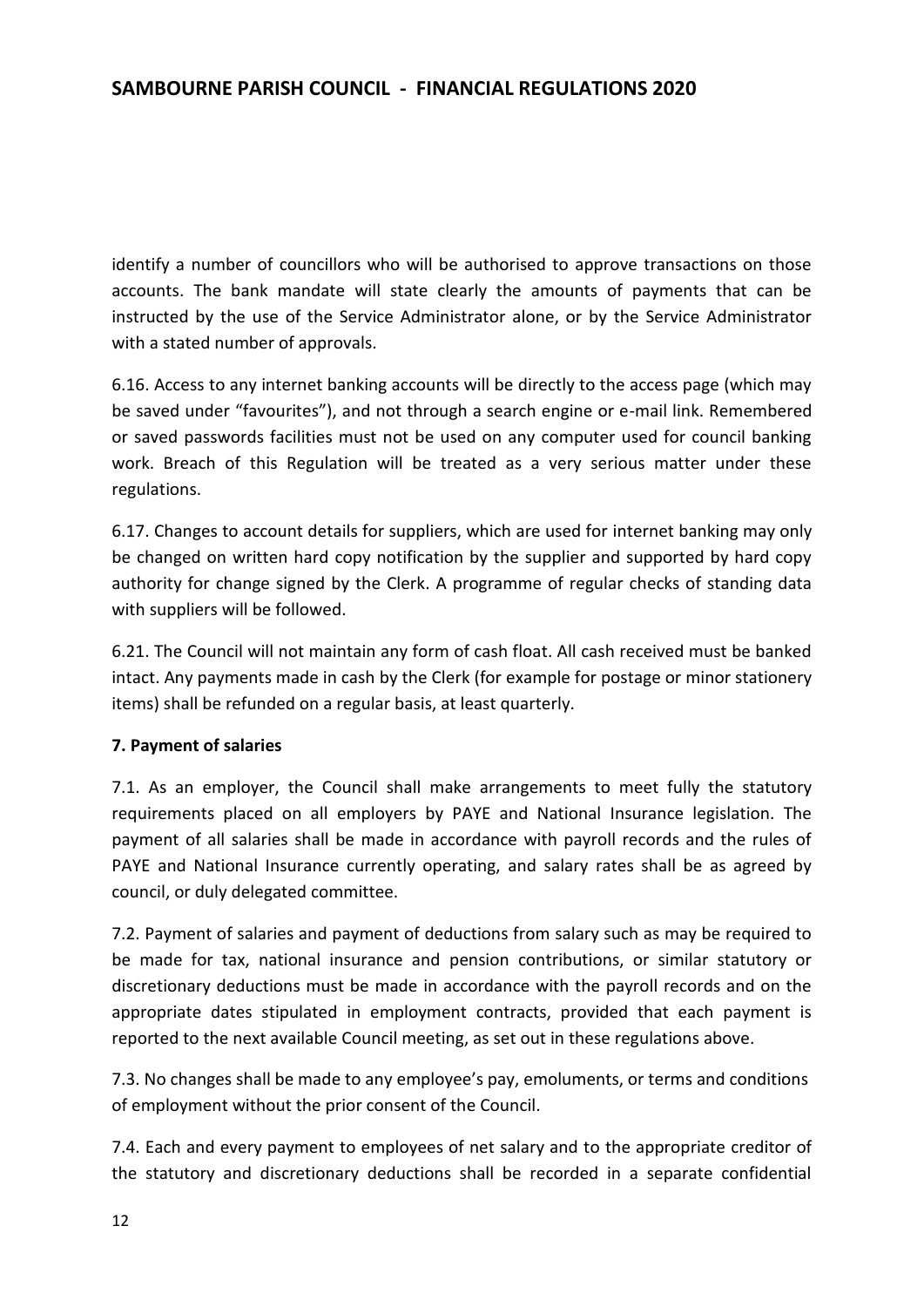record. This confidential record is not open to inspection or review (under the Freedom of Information Act 2000 or otherwise) other than:

a) by any councillor who can demonstrate a need to know;

- b) by the internal auditor;
- c) by the external auditor; or

d) by any person authorised under Audit Commission Act 1998, or any superseding legislation.

7.5. The total of such payments in each calendar month shall be reported with all other payments as made as may be required under these Financial Regulations, to ensure that only payments due for the period have actually been paid.

7.6. An effective system of personal performance management should be maintained for the senior officers.

7.7. Any termination payments shall be supported by a clear business case and reported to the council. Termination payments shall only be authorised by Council.

7.8. Before employing interim staff, the Council must consider a full business case.

#### **8. Income**

8.1. The collection of all sums due to the Council shall be the responsibility of and under the supervision of the RFO.

8.2. Particulars of all charges to be made for work done, services rendered or goods supplied shall be agreed annually by the council, notified to the RFO and the RFO shall be responsible for the collection of all accounts due to the council.89.3. The Council will review all fees and charges at least annually, following a report of the Clerk.

8.3. Any sums found to be irrecoverable and any bad debts shall be reported to the Council and shall be written off in the year.

8.4. All sums received on behalf of the Council shall be banked intact as directed by the RFO. In all cases, all receipts shall be deposited with the Council's bankers with such frequency as the RFO considers necessary.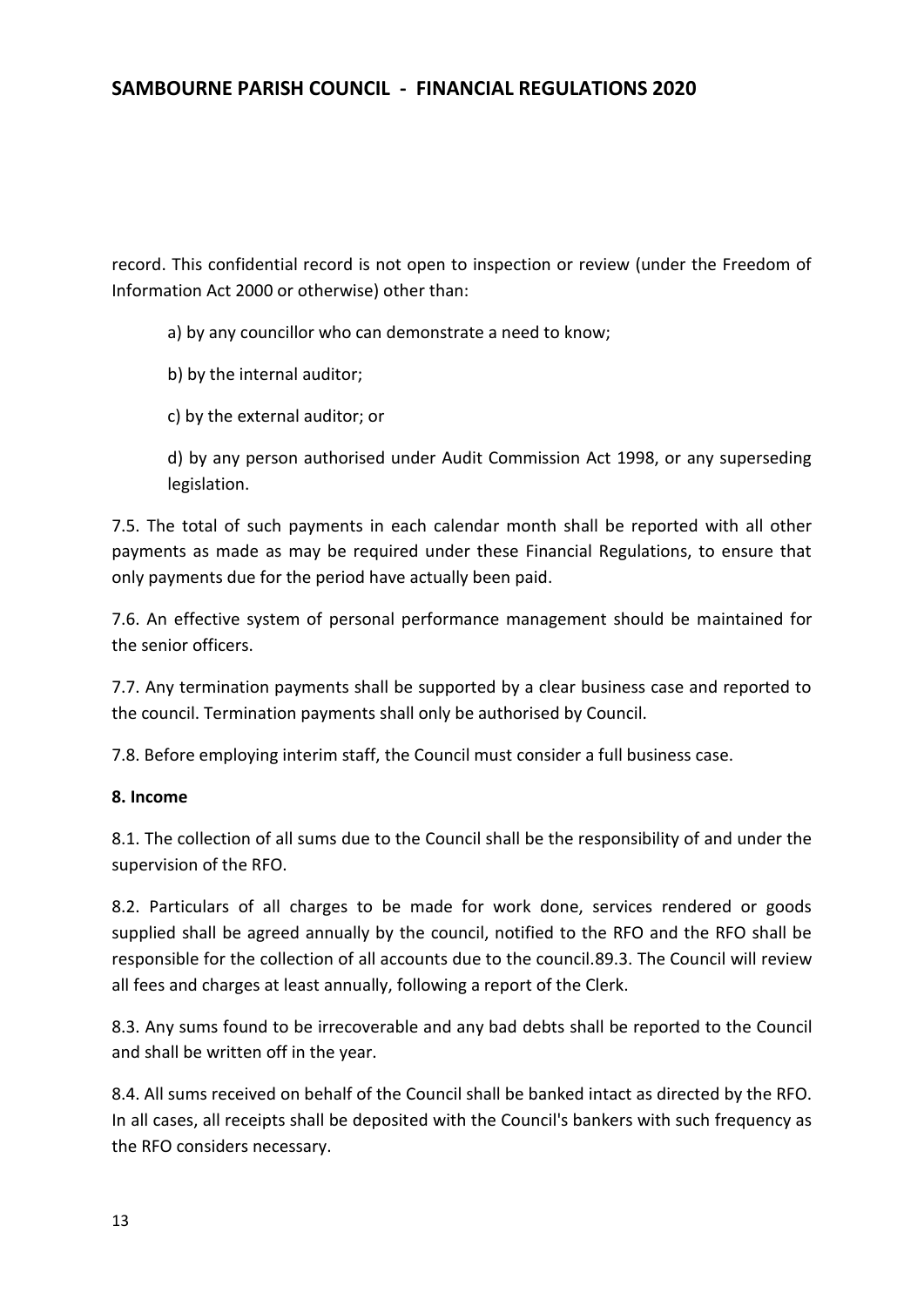8.5. The origin of each receipt shall be entered on the paying-in slip.

8.6. Personal cheques shall not be cashed out of money held on behalf of the council.

8.7. The RFO shall promptly complete any VAT Return that is required. Any repayment claim due in accordance with VAT Act 1994 section 33 shall be made at least annually coinciding with the financial year end.

8.8. Where any significant sums of cash are regularly received by the council, the RFO shall take such steps as are agreed by the council to ensure that more than one person is present when the cash is counted in the first instance, that there is a reconciliation to some form of control such as ticket issues, and that appropriate care is taken in the security and safety of individuals banking such cash.

#### **9. Orders for work, goods and services**

9.1. An official order or letter shall be issued for all work, goods and services unless a formal contract is to be prepared or an official order would be inappropriate. Copies of orders shall be retained.

9.2. Order books shall be controlled by the RFO.

9.3. All members and officers are responsible for obtaining value for money at all times. An officer issuing an official order shall ensure as far as reasonable and practicable that the best available terms are obtained in respect of each transaction, usually by obtaining three or more quotations or estimates from appropriate suppliers, subject to any de minimis provisions in Regulation 11.1 below.

9.4. A member may not issue an official order or make any contract on behalf of the Council.

9.5. The RFO shall verify the lawful nature of any proposed purchase before the issue of any order, and in the case of new or infrequent purchases or payments, the RFO shall ensure that the statutory authority shall be reported to the meeting at which the order is approved so that the minutes can record the power being used.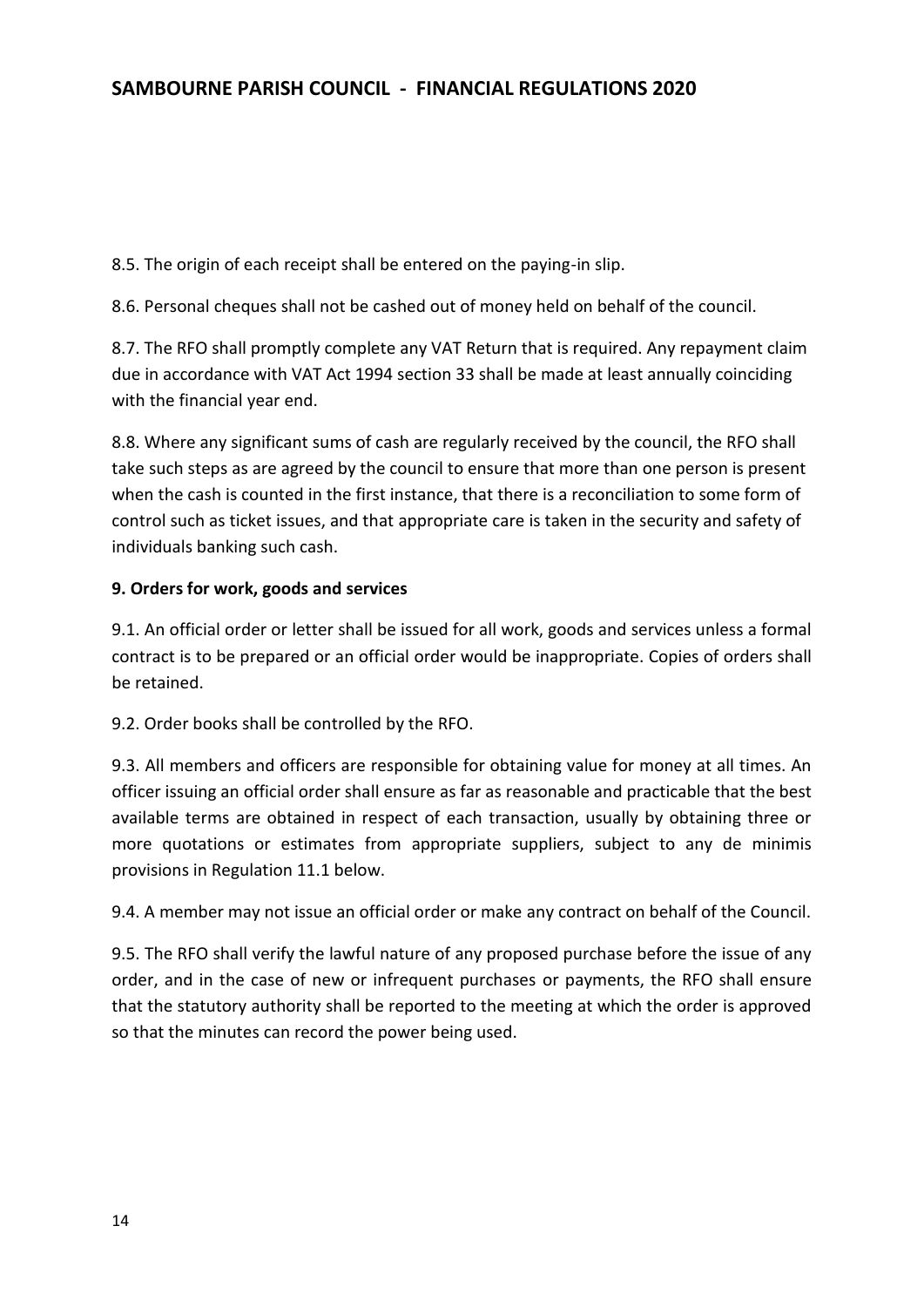#### **10. Contracts**

10.1. Procedures as to contracts are laid down as follows:

a) Every contract shall comply with these financial regulations, and no exceptions shall be made otherwise than in an emergency provided that this regulation need not apply to contracts which relate to items (i) to (vi) below:

i. for the supply of gas, electricity, water, sewerage and telephone services;

ii. for specialist services such as are provided by legal professionals acting in disputes;

iii. for work to be executed or goods or materials to be supplied which consist of repairs to or parts for existing machinery or equipment or plant;

iv. for work to be executed or goods or materials to be supplied which constitute an extension of an existing contract by the Council;

v. for additional audit work of the external auditor up to an estimated value of £500 (in excess of this sum the Clerk shall act after consultation with the Chairman and Vice Chairman of Council); and

vi. for goods or materials proposed to be purchased which are proprietary articles and / or are only sold at a fixed price.

b) Where the Council intends to procure or award a public supply contract, public service contract or public works contract as defined by The Public Contracts Regulations 2015 ("the Regulations") which is valued at £25,000 or more, the Council shall comply with the relevant requirements of the Regulations<sup>2</sup>.

c) The full requirements of The Regulations, as applicable, shall be followed in respect of the tendering and award of a public supply contract, public service contract or public works contract which exceed thresholds in The Regulations set by the Public Contracts Directive 2014/24/EU (which may change from time to time)<sup>3</sup>.

**.** 

<sup>&</sup>lt;sup>2</sup> The Regulations require councils to use the Contracts Finder website to advertise contract opportunities, set out the procedures to be followed in awarding new contracts and to publicise the award of new contracts

<sup>&</sup>lt;sup>3</sup> Thresholds currently applicable are:

a) For public supply and public service contracts 209,000 Euros (£181,302)

b) For public works contracts 5,225,000 Euros (£4,551,413)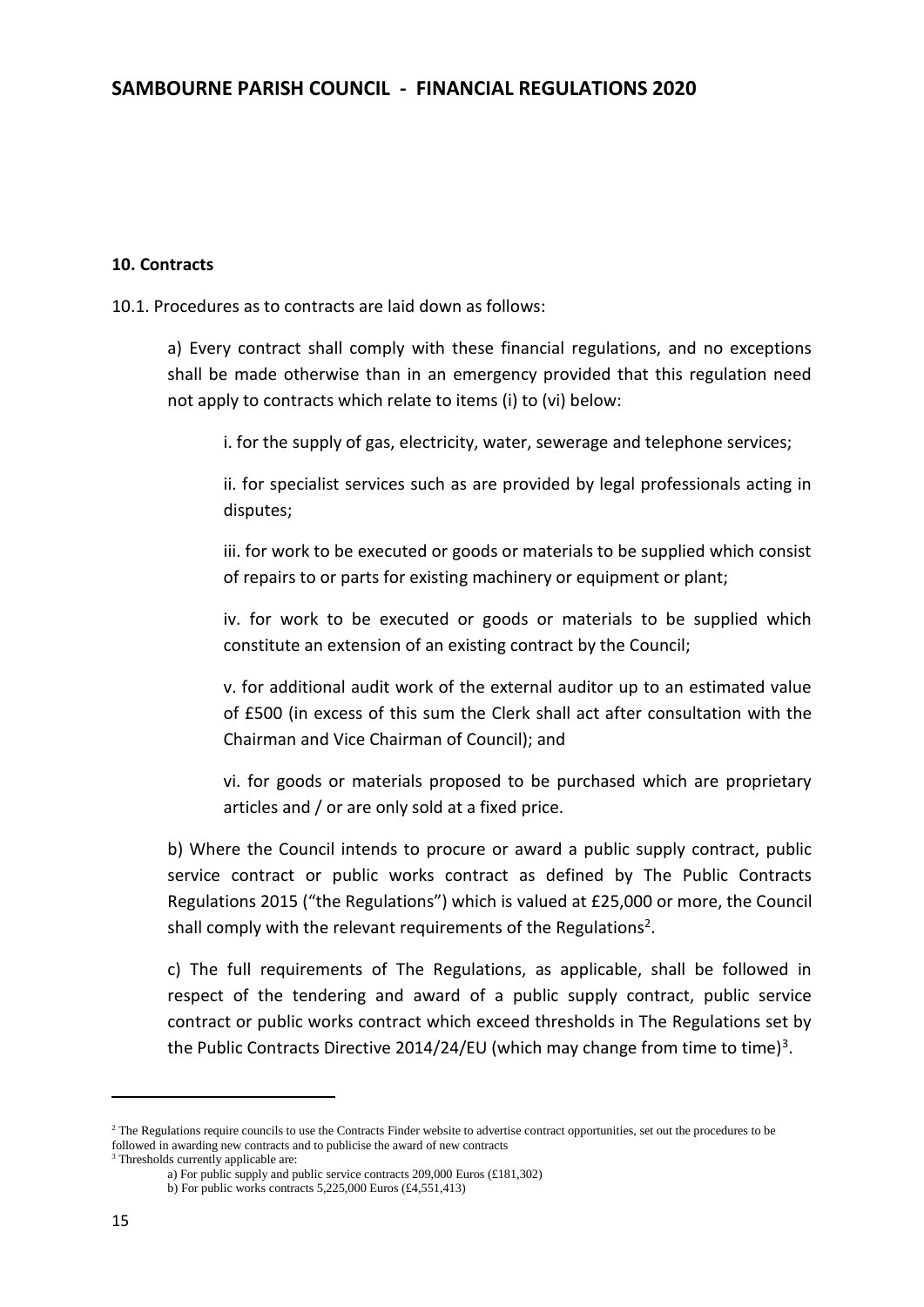d) When applications are made to waive financial regulations relating to contracts to enable a price to be negotiated without competition the reason shall be embodied in a recommendation to the Council.

e) Such invitation to tender shall state the general nature of the intended contract and the Clerk shall obtain the necessary technical assistance to prepare a specification in appropriate cases. The invitation shall in addition state that tenders must be addressed to the Clerk in the ordinary course of post. Each tendering firm shall be supplied with a specifically marked envelope in which the tender is to be sealed and remain sealed until the prescribed date for opening tenders for that contract.

f) All sealed tenders shall be opened at the same time on the prescribed date by the Clerk in the presence of at least one member of Council.

g) Any invitation to tender issued under this regulation shall refer to the terms of the Bribery Act 2010.

h) When it is to enter into a contract of less than £25,000 in value for the supply of goods or materials or for the execution of works or specialist services other than such goods, materials, works or specialist services as are excepted as set out in paragraph (a) the Clerk shall obtain 3 quotations (priced descriptions of the proposed supply); where the value is below £1,000 and above £100 the Clerk shall strive to obtain 3 estimates. Otherwise, Regulation 10.3 above shall apply.

i) The Council shall not be obliged to accept the lowest or any tender, quote or estimate.

j) Should it occur that the Council, or duly delegated committee, does not accept any tender, quote or estimate, the work is not allocated and the Council requires further pricing, provided that the specification does not change, no person shall be permitted to submit a later tender, estimate or quote who was present when the original decision-making process was being undertaken.

#### **11. Assets, properties and estates**

11.1. The Clerk shall make appropriate arrangements for the custody of all title deeds and Land Registry Certificates of properties held by the Council. The RFO shall ensure a record is maintained of all properties held by the council, recording the location, extent, plan,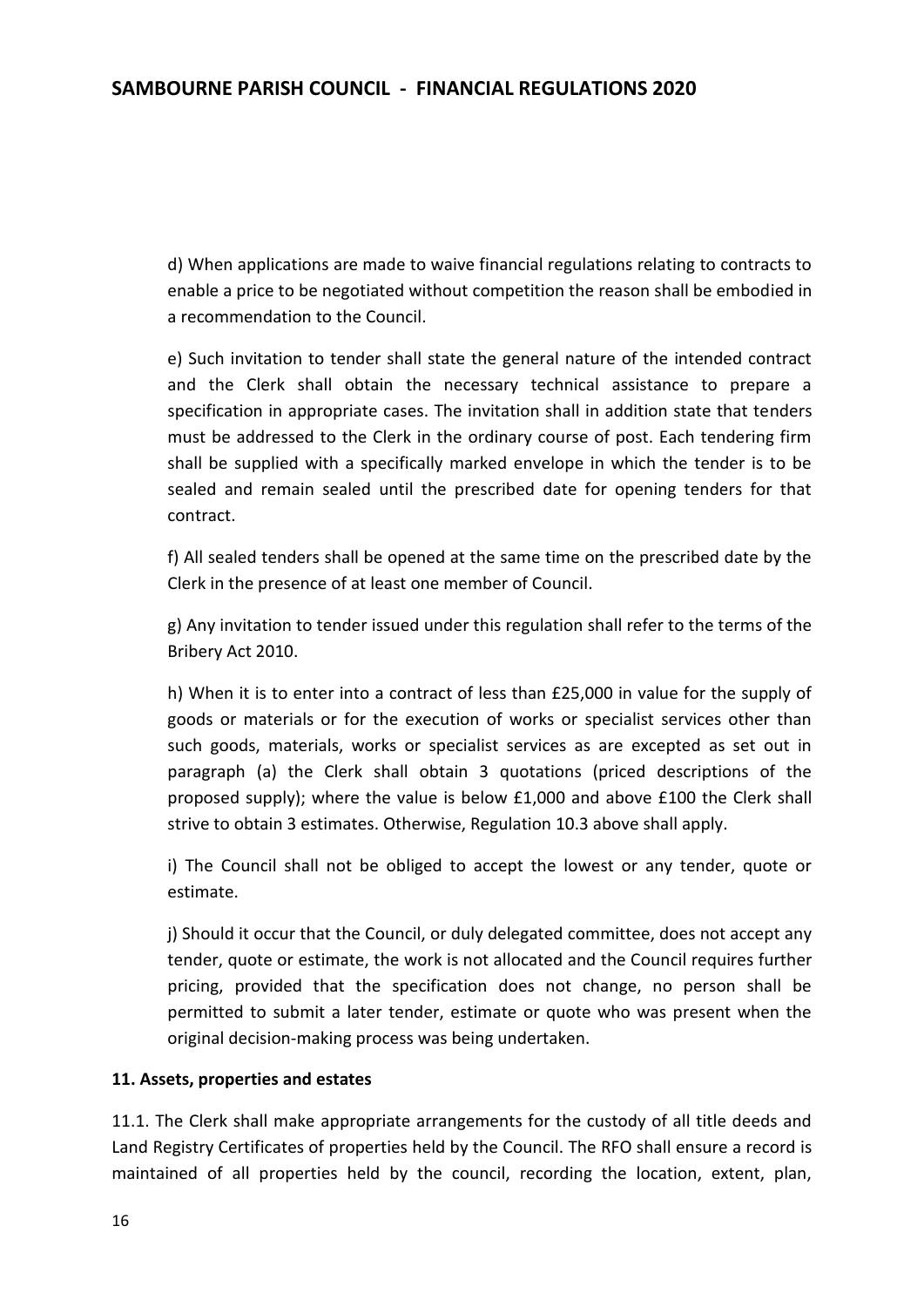reference, purchase details, nature of the interest, tenancies granted, rents payable and purpose for which held in accordance with Accounts and Audit Regulations.

11.2. No tangible moveable property shall be purchased or otherwise acquired, sold, leased or otherwise disposed of, without the authority of the Council, together with any other consents required by law, save where the estimated value of any one item of tangible movable property does not exceed £250.

11.3. No real property (interests in land) shall be sold, leased or otherwise disposed of without the authority of the council, together with any other consents required by law. In each case a report in writing shall be provided to Council in respect of valuation and surveyed condition of the property (including matters such as planning permissions and covenants) together with a proper business case (including an adequate level of consultation with the electorate).

11.4. No real property (interests in land) shall be purchased or acquired without the authority of the full council. In each case a report in writing shall be provided to council in respect of valuation and surveyed condition of the property (including matters such as planning permissions and covenants) together with a proper business case (including an adequate level of consultation with the electorate).

11.5. Subject only to the limit set in Regulation 14.2 above, no tangible moveable property shall be purchased or acquired without the authority of the full council. In each case a report in writing shall be provided to council with a full business case.

11.6. The RFO shall ensure that an appropriate and accurate Register of Assets and Investments is kept up to date. The continued existence of tangible assets shown in the Register shall be verified at least annually, possibly in conjunction with a health and safety inspection of assets.

### **12. Insurance**

12.1. Following the annual risk assessment (per Regulation 17), the RFO shall effect all insurances and negotiate all claims on the council's insurers.

12.2. The Clerk shall give prompt notification of all new risks which require to be insured and of any alterations affecting existing insurances.